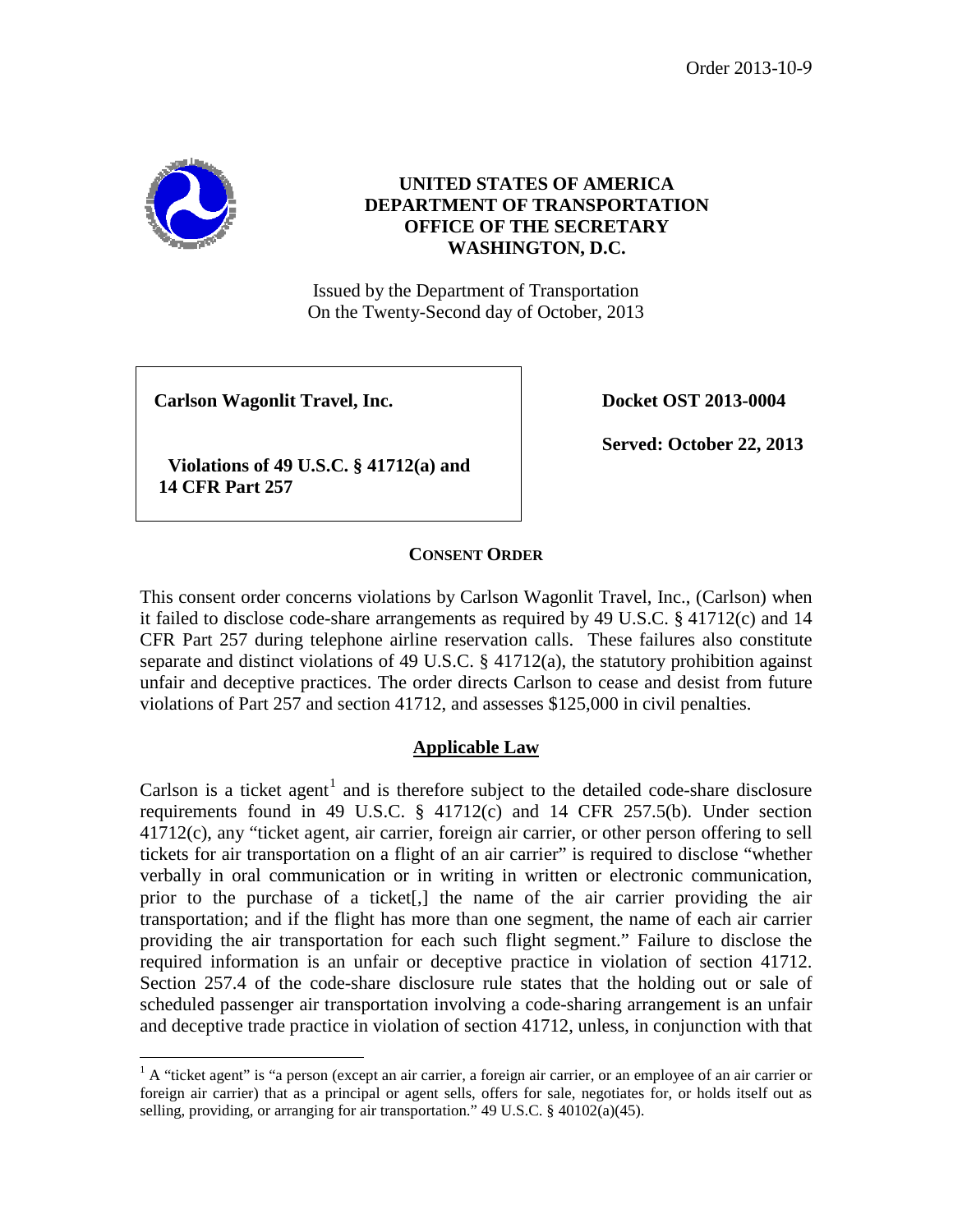holding out or sale, carriers and agents follow certain requirements, including those of section 257.5(b). With regard to oral communications concerning a flight that is part of a code-sharing arrangement, section 257.5(b) states that a ticket agent or carrier must disclose to prospective consumers before they book the flight the existence of the codeshare arrangement, the corporate name of the transporting carrier, and any other name under which the flight is held out to the public. Violations of section 257.5(b) constitute unfair and deceptive trade practices and unfair methods of competition in violation of section 41712.

#### **Facts and Conclusion**

An investigation by the Office of Aviation Enforcement and Proceedings (Enforcement Office) revealed a lack of compliance by Carlson with section 257.5(b) of the Department's code-share rule and section 41712(c). For a period of time during January and February of 2013, Enforcement Office staff made a number of telephone calls to Carlson as potential purchasers and inquired about booking a flight. During these calls, the Carlson reservations agents answering the calls failed to make the required disclosure regarding code-share arrangements for the flights in question. Specifically, when discussing flights marketed by one carrier but operated by another with the callers, Carlson's reservation agents only identified the marketing carrier and did not identify the corporate name of the carrier operating the flight or any other name under which the flight is operated.

#### **Mitigation**

In mitigation, Carlson states that it takes seriously its obligation to comply with the Department's consumer protection rules and 49 U.S.C. § 41712. Carlson states that it believed all of its agents in the United States were aware of the requirements in section 41712(c) and 14 CFR 257.5(b) to disclose the name of the operating carrier and any trade name by which the operating carrier provides transportation. Carlson states that it has no record of any customer complaint that a Carlson ticket agent failed to disclose the operating carrier. Carlson states that although the Department's investigation likely involved only a few Carlson ticket agents, after being notified of the Department's investigation, Carlson issued a memorandum to all agents in the United States reiterating the code-share disclosure requirements and providing practical guidance to ensure compliance prospectively. Carlson states that its supervisor agents will personally address these requirements with each agent. Carlson states that it has required all agents to retake code-share training and has updated its employee policies to require agents to take codeshare refresher training on an annual basis. Carlson states that it has provided all agents with an updated script with model code-share disclosure language to use when communicating with consumers over the telephone. Finally, Carlson states that it has incorporated code-share disclosure compliance into call monitoring evaluation and performance analysis and advised employees that failure to comply with the code-share disclosure polices may result in potential disciplinary action.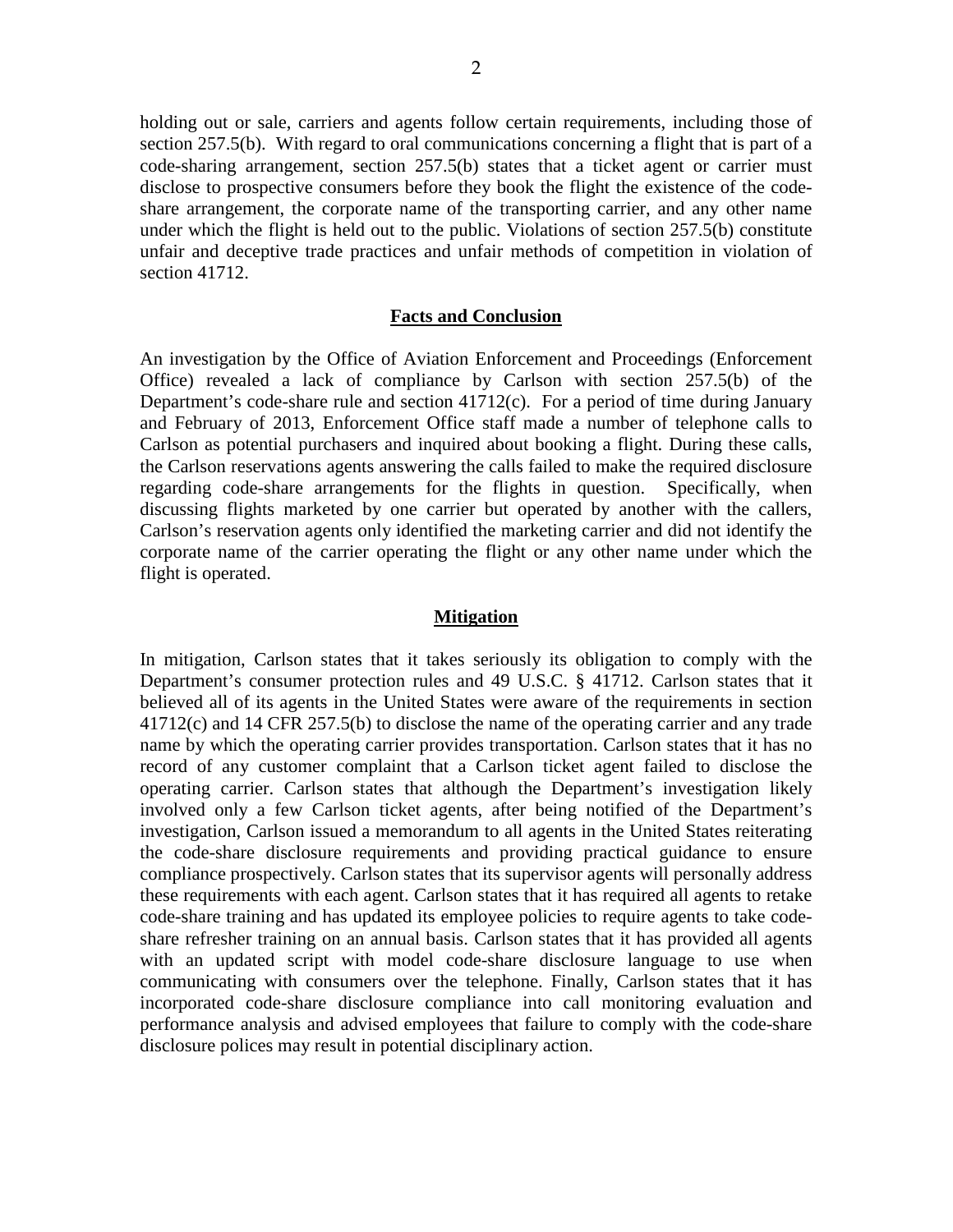Accordingly, Carlson states that it can assure the Department that it has engaged in substantial mitigation and is now in full compliance with these requirements and will faithfully observe them in the future.

### **Decision**

We view seriously the failure of Carlson to disclose code-sharing arrangements as required by 49 U.S.C. § 41712(c) and 14 CFR 257.5(b). Accordingly, after carefully considering all of the facts in this case, including those set forth above, the Enforcement Office believes that enforcement action is warranted. In order to avoid litigation, Carlson agrees to the issuance of this order, to cease and desist from future similar violations of 49 U.S.C. § 41712 and 14 CFR 257.5(b), and to the assessment of \$125,000 in compromise of potential civil penalties that might otherwise be due and payable. We believe that this compromise assessment is appropriate in view of the nature and extent of the violations in question and Carlson's mitigation efforts. This compromise assessment serves the public interest, and provides a strong deterrent to non-compliance with the statute and the Department's code-share disclosure rule.

This order is issued under the authority contained in 49 CFR Part 1.

## ACCORDINGLY,

1. Based on the above discussion, we approve this settlement and the provisions of this order as being in the public interest;

2. We find that by failing to disclose code-sharing arrangements, as prescribed in 49 U.S.C. § 41712(c) and 14 CFR 257.5(b), Carlson Wagonlit Travel, Inc., violated 14 CFR 257.5(b) and engaged in an unfair and deceptive trade practice in violation of 49 U.S.C. § 41712;

3. We order Carlson Wagonlit Travel, Inc., and all other entities owned or controlled by or under common ownership with Carlson Wagonlit Travel, Inc., its successors and assignees, to cease and desist from further violations of 49 U.S.C. § 41712 and 14 CFR  $257.5(b)$ ;

4. We assess Carlson Wagonlit Travel, Inc., \$125,000 in compromise of civil penalties that might otherwise be assessed for the violations found in ordering paragraph 2 above. Of this total penalty amount, \$20,834 shall be due and payable within thirty days of the date of the issuance of this order; \$20,833 shall be due and payable within sixty (60) days of the date of the issuance of this order; and \$20,833 shall be due and payable within ninety (90) days of the date of issuance of this order. The remaining portion of the civil penalty amount, \$62,500, shall become due and payable immediately if, within one year of the date of issuance of this order, Carlson Wagonlit Travel, Inc., violates this order's cease and desist provisions or fails to comply with the order's payment provisions, in